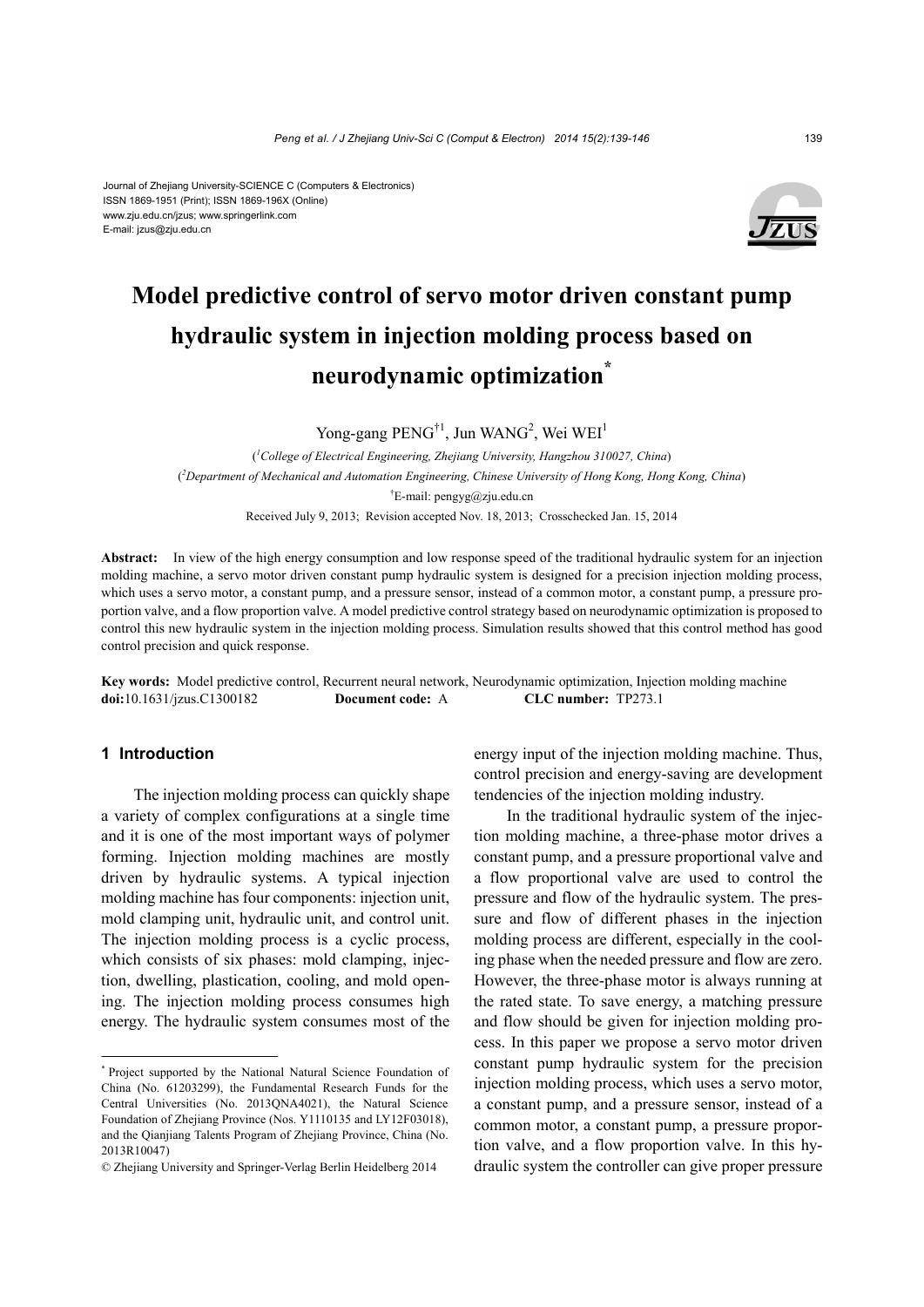and flow according to the need of the injection molding process.

The injection molding process is a periodic complex dynamic process and its accurate control is difficult. Pressure, speed, and temperature are the three most important control variables in the injection molding process and they affect directly the quality of the molded plastic product. Considering the nonlinearity of the injection molding process, Yang and Gao (2000) and Tan *et al*. (2001) presented an adaptive control strategy to control the injection filling velocity of the injection molding process and achieved better tracking performance than using traditional control methods such as the proportional-integralderivative (PID) controller. Tan and Tang (2002) suggested learning-enhanced proportional integral (PI) control to control the ram velocity of the injection molding process. They used a learning strategy to reject external disturbances, which can compensate for the nonlinearities of the system. Gao *et al.* (2001) addressed a robust iterative learning control method for the injection molding process. By contrast, Gao *et al*. (1996) proposed self-tuning control to dynamically control the cavity pressure at the filling and packing phases of the thermoplastics injection molding process, and Varela (2000) used a self-tuning method to control the injection molding cavity during the filling phase.

Model predictive control (MPC) is an efficient intelligent control technique and has been widely used in petroleum and chemical industry since it arose in the 1960s (Morari and Lee, 1999; Qian and Badgwell, 2003). MPC is a kind of computer control method that uses an explicit process model to predict the future output of an object. The melt temperature object in the injection molding process is a nonlinear, strong coupling, and time delay object, and also a long time constant object. So, MPC was first used to control the temperature of barrel and melt polymer in the injection molding process. For example, to control the melt temperature, Huang *et al*. (1999b) used adaptive generalized predictive control (GPC) and Dubay (2002) used self-optimizing MPC. The optimization process of MPC is time-consuming, which makes MPC difficult to use in the control of the injection molding machine. Pandelidis and Agrawal (1988) first attempted optimal anticipatory control of ram velocity. Then Liao *et al*. (1996) proposed adaptive generalized predictive PI control. Huang *et al*. (1999a) proposed a predictive control method to control the ram velocity of the injection molding process. These methods, however, are based on traditional PID control, and PID here is used to quickly stabilize the system. Only when an effective online optimization tool is ready, can a complete MPC be used in a quick response process such as the injection molding process.

The neural network (NN) is a promising approach to dynamic online optimization. It can process information in parallel, and its convergence rate does not decrease when the size of the optimization problem increases. Hopfield and Tank (1985) and Tank and Hopfield (1986) applied the Hopfield networks to solve a linear program and the traveling salesman problem. Since then many NNs have been proposed to handle optimization problems. Kennedy and Chua (1988) developed an NN to solve the nonlinear programming problem. The proposed NN contains a finite number of parameters, and its equilibrium points correspond to a near optimal solution. Zhang and Constantinides (1992) proposed a Lagrangian network for quadratic programming. Another two typical NNs are the dual networks proposed by Xia and Wang (2001) and the simplified dual network presented by Liu and Wang (2006). These two NNs have low computational complexity and high global convergence speed.

Several studies on NN based MPC have been presented (Draeger *et al*., 1995; Mahadevan and Doyle, 2003; Akesson and Toivonen, 2006; Pan and Wang, 2009). In these works, NNs were successfully applied for modeling and control of dynamic systems. Huang *et al*. (2004) proposed a predictive learning control method for the ram velocity control of the injection molding process based on NN. In this paper, we consider an NN based nonlinear model predictive control (NMPC) scheme to control the injection molding process. A recurrent neural network model is proposed to solve the associated quadratic minimization problem.

## **2 Structure and model of the new hydraulic system for the injection molding process**

In this section a new servo motor driven constant pump hydraulic system is proposed for the injection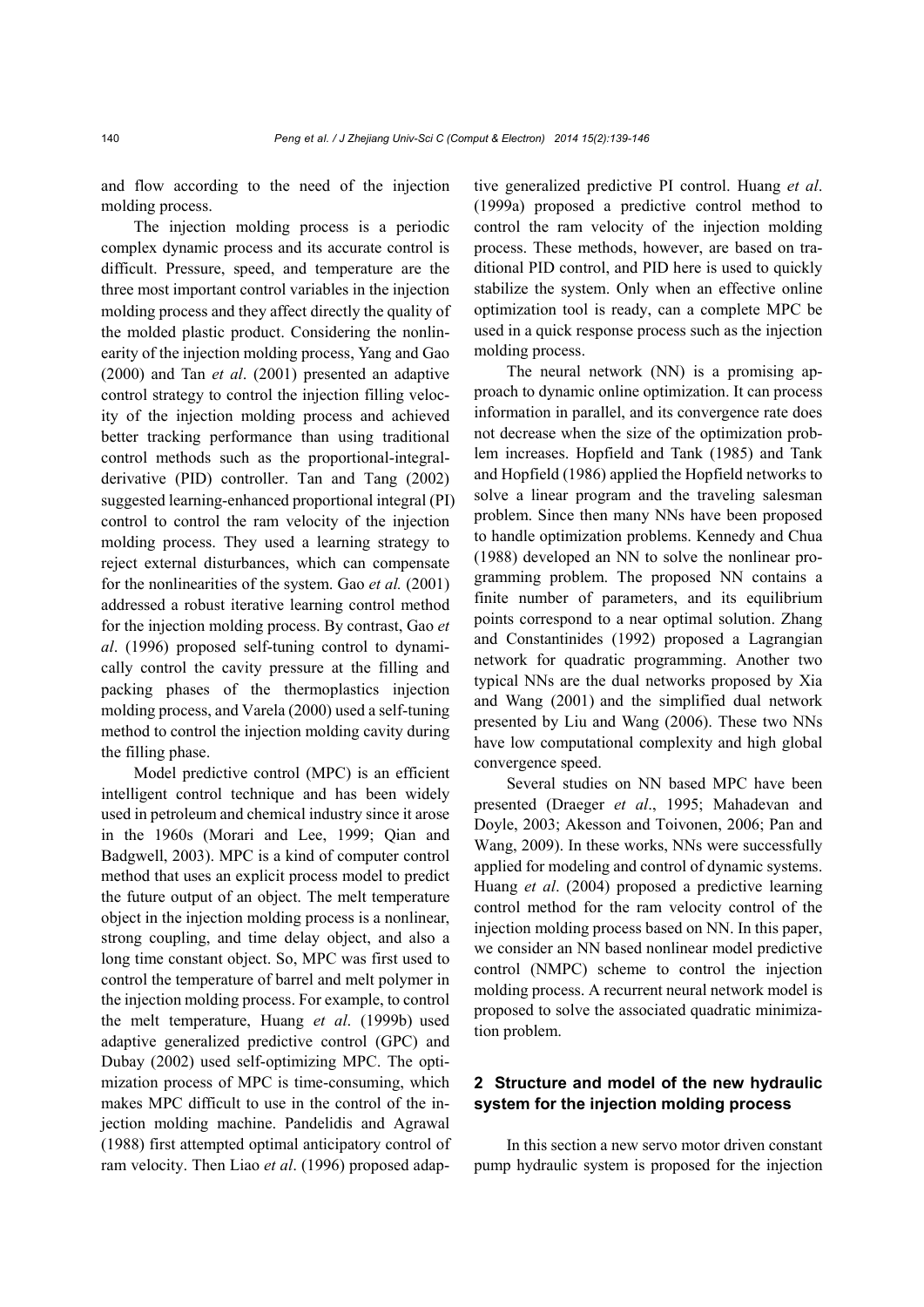molding process, and the model based on the proposed hydraulic system is obtained.

A traditional hydraulic system for an injection molding machine has huge power consumption as well as power waste because the input power of the hydraulic system does not match the needed power of the injection molding process. A servo motor driven hydraulic system can flexibly change the flow of the hydraulic system and has the natural power saving advantage. So, we design a servo motor driven constant pump hydraulic system for the injection molding process (Fig. 1).



**Fig. 1 Structure of our proposed servo motor driven constant pump hydraulic system** 

 $U_d$  is the control input of the servo motor, and  $F_L$  is the load pressure

A servo motor drives a constant pump and provides the hydraulic system with the needed flow. The flow of the hydraulic system and the speed of the injection molding process are controlled by the servo driver and the controller. The pressure of the hydraulic system is sampled by a pressure sensor and controlled by the controller in a closed loop. This hydraulic system can supply the needed flow and has little waste.

We can model the proposed hydraulic system mathematically. The servo motor can be described as

$$
\frac{d\omega}{dt} = -\frac{\omega}{T_{\rm D}} + \frac{K_{\rm V}}{T_{\rm D}}u,\tag{1}
$$

where  $\omega$  is the speed of the servo motor,  $T_D$  is the motor time constant,  $K_V$  is the motor torque gain, and *u* is the input control voltage.

The relationship between the flow of the pump and the speed of the pump can be described as

$$
q = C \omega V, \tag{2}
$$

where  $q$  is the flow of the pump,  $C$  is the volumetric efficiency of the pump, and  $V$  is the specified discharge of the pump.

Theory and practice indicate that the injection molding process has obvious time-varying and nonlinear characteristics. During the injection phase and holding phase, the melt polymer affects the dynamics of the injection molding process. Rafizadeh *et al*. (1996) modeled this nonlinear process as follows:

$$
\dot{x} = v,\tag{3}
$$

$$
\dot{\nu} = \frac{1}{M} \left[ P_1 A_1 - P_2 A_2 - 2\pi \eta R^{1-n} (I_0 + x) \left( \frac{(s-1)\nu}{K_r^{1-s}} \right)^n \right], \tag{4}
$$

$$
\dot{P}_1 = \frac{\beta_1}{\alpha_{10} + A_1 x} (q - A_1 v),
$$
\n(5)

$$
\dot{P}_2 = \frac{\beta_2}{\alpha_{20} - A_2 x} (A_2 x - Q_{\rm p}),\tag{6}
$$

where *x* and *v* are the displacement and speed of the injection hydraulic actuating cylinder, respectively, and  $P_1$  and  $P_2$  are both pressure of the injection hydraulic actuating cylinder.  $P_2$  is also the pressure of the injection nozzle. The meanings of the other symbols are listed in Table 1.

Let  $x_1 = \omega$ ,  $x_2 = x$ ,  $x_3 = v$ ,  $x_4 = P_1$ , and  $x_5 = P_2$ . The following state equations can be obtained for the injection molding process based on the proposed hydraulic system:

$$
\dot{x}_1 = -\frac{x_1}{T_D} + \frac{K_V}{T_D} u,\tag{7}
$$

$$
,\t(8)
$$

$$
\dot{x}_3 = \frac{1}{M} \left[ A_1 x_4 - A_2 x_5 - 2\pi \eta R^{1-n} (l_0 + x_2) \left( \frac{(s-1)x_3}{K_r^{1-s}} \right)^n \right],\tag{9}
$$

 $\dot{x}_2 = x_1$ 

$$
\dot{x}_4 = \frac{\beta_1}{\alpha_{10} + A_1 x_2} (CVx_1 - A_1 x_3), \tag{10}
$$

$$
\dot{x}_5 = \frac{\beta_2}{\alpha_{20} - A_2 x_2} (A_2 x_2 - Q_p). \tag{11}
$$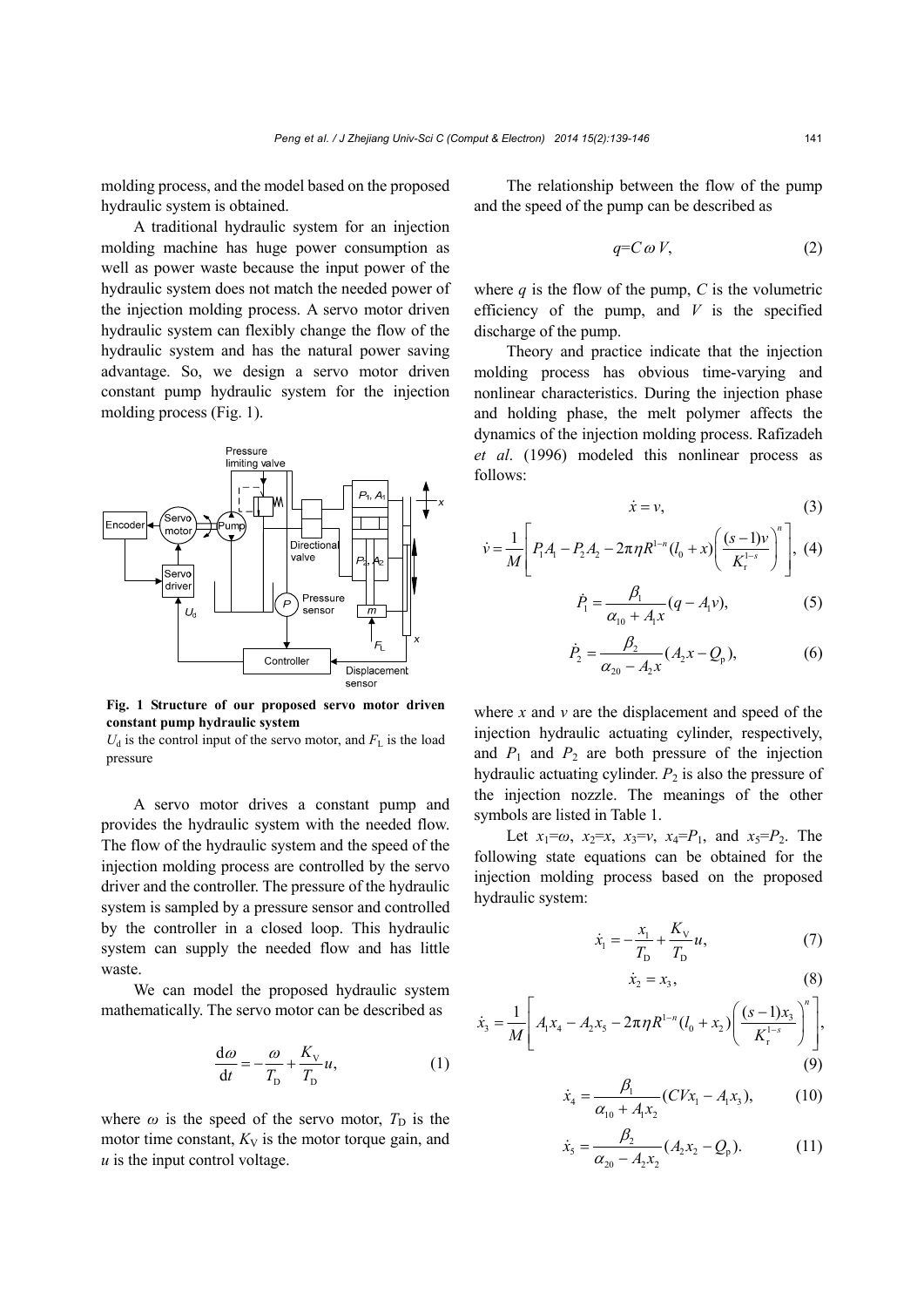| Symbol                 | Physical interpretation                        |
|------------------------|------------------------------------------------|
| A <sub>1</sub>         | Cylinder cross-sectional area                  |
| A <sub>2</sub>         | Barrel cross-sectional area                    |
| $K_{r}$                | Ratio of the screw radius to the nozzle radius |
| $l_0$                  | Initial length of the screw                    |
| M                      | Mass of actuator-screw assembly                |
| R                      | Nozzle radius                                  |
| $a_{10}$               | Volume of oil on the injection side            |
| $a_{20}$               | Volume of polymer in the barrel                |
| $\beta_1$              | Hydraulic fluid bulk modulus                   |
| $\beta_2$              | Nozzle bulk modulus                            |
| n                      | Power law index for polymer melt               |
| S                      | 1/n                                            |
| η                      | Polymer viscosity                              |
| $\mathcal{Q}_\text{p}$ | Polymer melt flow rate                         |

**Table 1 The physical meanings of symbols in Eqs. (3)–(6)**

Eqs.  $(7)$ – $(11)$  show that the injection molding process based on the proposed hydraulic system is a strong nonlinear system.

## **3 Problem formulation and neural network optimization**

In this section a model predictive control based on a recurrent neural network optimization approach is presented. First, the MPC of the nonlinear affine system is formulated for quadratic programming (QP) problems. Then a neurodynamic optimization approach is introduced to solve the QP problem of MPC.

#### **3.1 Problem formulation**

Many nonlinear systems can be described as the following discrete-time nonlinear affine system:

$$
\begin{cases} x(k+1) = f(x(k)) + g(x(k))u(k), \\ y(k) = Cx(k), \end{cases}
$$
 (12)

with constraints

$$
\begin{cases} \n\boldsymbol{u}_{\min} \leq \boldsymbol{u}(k) \leq \boldsymbol{u}_{\max}, \\ \n\boldsymbol{y}_{\min} \leq \boldsymbol{y}(k) \leq \boldsymbol{y}_{\max}, \n\end{cases} \tag{13}
$$

where  $x(k) \in \mathbb{R}^n$  (note that this *n* is different from that in Table 1) is the state vector,  $u(k) \in \mathbb{R}^m$  is the input vector,  $y(k) \in \mathbb{R}^p$  is the output vector,  $f(\cdot)$  and  $g(\cdot)$  are nonlinear functions,  $C \in \mathbb{R}^{p \times n}$ ,  $u_{\text{min}}$  and  $y_{\text{min}}$  are vectors of lower bounds, and *u*max and *y*max are vectors of upper bounds.

MPC is an optimization control method that uses the current state and a predictive model to obtain the optimal input vector by solving an optimization problem. The following optimal criterion is often used in MPC:

$$
J(k) = \sum_{j=1}^{N_{\rm p}} \left\| \mathbf{r}(k+j) - \mathbf{y}(k+j) \right\|_{\mathbf{Q}}^2 + \sum_{j=0}^{N_{\rm u}-1} \left\| \mathbf{u}(k+j) \right\|_{\mathbf{R}}^2, (14)
$$

where  $r(k+j)$  denotes the reference trajectory of the output signal,  $y(k+j)$  denotes the predictive output, and  $u(k+j)$  denotes the predictive input.  $N_p$  ( $N_p \geq 1$ ) is the predictive horizon and  $N_u$  (0< $N_u \leq N_p$ ) is the control horizon. *Q* and *R* are appropriate weighting matrices.

According to model (12), we have

$$
\begin{cases}\n x(k+1) = f(x(k)) + g(x(k))u(k), \\
 x(k+2) = f(x(k+1)) + g(x(k+1))u(k+1), \\
 \vdots \\
 x(k+N_u) = f(x(k+N_u-1)) \\
 + g(x(k+N_u-1))u(k+N_u-1),\n \end{cases}
$$
\n(15)\n
$$
\begin{cases}\n x(k+N_p) = f(x(k+N_p-1)) \\
 + g(x(k+N_p-1))u(k+N_p-1).\n \end{cases}
$$

We define the following vectors:

$$
\begin{cases}\n\tilde{\mathbf{y}}(k) = [\mathbf{y}(k+1), \mathbf{y}(k+2), \cdots, \mathbf{y}(k+N_{\mathrm{p}})]^{\mathrm{T}} \in \mathbb{R}^{N_{\mathrm{p}} \times p}, \\
\tilde{\mathbf{u}}(k) = [\mathbf{u}(k), \mathbf{u}(k+1), \cdots, \mathbf{u}(k+N_{\mathrm{u}})]^{\mathrm{T}} \in \mathbb{R}^{N_{\mathrm{u}} \times m}, \\
\tilde{\mathbf{r}}(k) = [\mathbf{r}(k+1), \mathbf{r}(k+2), \cdots, \mathbf{r}(k+N_{\mathrm{p}})]^{\mathrm{T}} \in \mathbb{R}^{N_{\mathrm{p}} \times p}, \\
\tilde{\mathbf{x}}(k) = [\mathbf{x}(k+1), \mathbf{x}(k+2), \cdots, \mathbf{x}(k+N_{\mathrm{p}})]^{\mathrm{T}} \in \mathbb{R}^{N_{\mathrm{p}} \times n}.\n\end{cases}
$$
\n(16)

The predictive output  $\tilde{y}(k)$  can be expressed in the following form:

$$
\tilde{\mathbf{y}}(k) = \tilde{\mathbf{C}}\tilde{\mathbf{x}}(k) = \tilde{\mathbf{C}}(\tilde{\mathbf{f}} + \tilde{\mathbf{G}}\tilde{\mathbf{u}}),
$$
 (17)

where

$$
\tilde{C} = \begin{bmatrix} C & \cdots & 0 \\ \vdots & & \vdots \\ 0 & \cdots & C \end{bmatrix} \in \mathbb{R}^{N_p p \times N_p n},
$$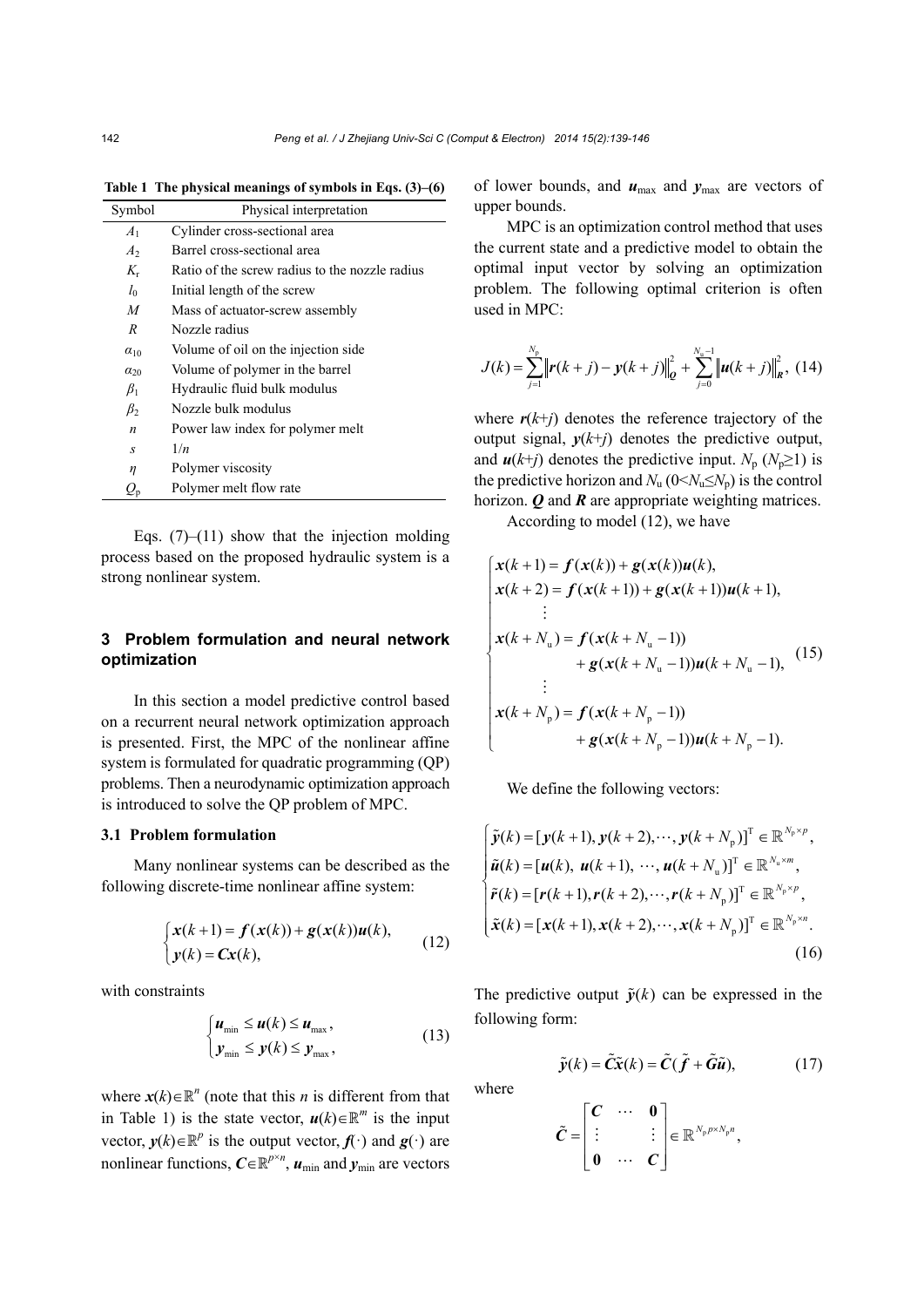$\in \mathbb{R}^{N_p n \times N_u m}$ , **0** ...  $g(x(k+N_u-1))$ p ( ( 1)) *k N g x*  $\begin{bmatrix} g(x(k)) & 0 & \cdots & 0 \end{bmatrix}$ **a**  $g(x(k+1))$   $\cdots$  **0**  *G*  $\cdot \cdot$  $\cdot \cdot$  $\mathbb{E}[\mathbf{z}_i] = \mathbf{z}_i \mathbf{z}_i$  , where  $\mathbf{z}_i$  $\cdots$   $g(x(k+N_{u}-1))$  ...  $\mathbf{E} = \left\{ \mathbf{E}_{\mathbf{z}} \right\}$  , where  $\mathbf{E}_{\mathbf{z}}$  is the set of  $\mathbf{z}$  $\ddot{\cdot}$ **0 0 0**  $\cdots$  **g** $(x(k+N_{n}-1))$   $\cdots$  **0 0 0** p P  $(x(k))$  $(x(k+1))$   $\Big| \in \mathbb{R}^{N_{\text{p}}n}$ .  $(x(k+N_{\rm p}-1))$  $N_n$ *n k k k N*  $\int f(x(k))$  $=\left|\int_{0}^{1} f(x(k+1)) dx\right| \in$  $\left[f(x(k+N_{\rm p}-1))\right]$  $f(x)$  $\tilde{f} = \begin{vmatrix} f(x) \end{vmatrix}$  $f(x)$  $\tilde{f} = \begin{vmatrix} J(\mathbf{x}(\mathbf{x}+1)) & \mathbf{x} \\ \vdots & \mathbf{x} \end{vmatrix} \in \mathbb{R}$ 

Hence, Eq. (14) becomes

$$
\min\left(\left\|\tilde{r}(k) - \tilde{C}f - \tilde{C}G\tilde{u}\right\|_{\varrho}^{2} + \left\|\tilde{u}(k)\right\|_{R}^{2}\right)
$$
\ns.t. 
$$
\tilde{u}_{\min} \leq \tilde{u}(k) \leq \tilde{u}_{\max},
$$
\n
$$
\tilde{y}_{\min} \leq \tilde{C}f + \tilde{C}G\tilde{u} \leq \tilde{y}_{\max}.
$$
\n(18)

By defining  $z = \tilde{u}(k)$ , problem (18) can be rewritten as a QP problem:

$$
\min\left(\frac{1}{2}z^{\mathrm{T}}Wz + c^{\mathrm{T}}z\right)
$$
  
s.t.  $b_1 \leq Ez \leq b_h$ , (19)

where

$$
W = 2(G^{T}\tilde{C}^{T}Q\tilde{C}G + R) \in \mathbb{R}^{N_{u}m \times N_{u}m},
$$
  
\n
$$
c = -2G^{T}\tilde{C}^{T}(\tilde{r} - \tilde{C}\tilde{f}) \in \mathbb{R}^{N_{u}m},
$$
  
\n
$$
E = [\tilde{I} \quad \tilde{C}G]^{T} \in \mathbb{R}^{(N_{u}m + N_{p}p) \times N_{u}m},
$$
  
\n
$$
\tilde{I} = \begin{bmatrix} I & 0 & \cdots & 0 \\ 0 & I & \cdots & 0 \\ \vdots & \vdots & & \vdots \\ 0 & 0 & \cdots & I \end{bmatrix} \in \mathbb{R}^{N_{u}m \times N_{u}m},
$$
  
\n
$$
b_{1} = \begin{bmatrix} \tilde{u}_{\min} \\ \tilde{y}_{\min} - \tilde{C}\tilde{f} \end{bmatrix} \in \mathbb{R}^{N_{u}m + N_{p}p}, b_{h} = \begin{bmatrix} \tilde{u}_{\max} \\ \tilde{y}_{\max} - \tilde{C}\tilde{f} \end{bmatrix} \in \mathbb{R}^{N_{u}m + N_{p}p}.
$$

So, the solution of QP problem (19) is the control action output vector  $\tilde{u}(k)$ . In MPC the first element of  $\tilde{u}(k)$  is used to control the objective system.

#### **3.2 Neural network optimization approach**

For many real-time solutions to optimization

problems, traditional optimization methods will be no more effective when the problem dimensionality increases. Many types of NN have thus been developed for real-time optimization problems (Hopfield and Tank, 1985; Tank and Hopfield, 1986; Kennedy and Chua, 1988; Zhang and Constantinides, 1992; Xia and Wang, 2001; Liu and Wang, 2006). As NN can process information in parallel, its convergence rate does not decrease when the size of the problem increases.

The optimization problem of MPC has been formulated as a QP problem. Many NN models have been proposed to solve QP problems. For example, Liu and Wang (2008) proposed a one-layer NN with a hard limiting activation function. Their approach, however, has difficulty in handling general inequality constraints.

Hu and Wang (2008) proposed a simplified dual neural network for optimal QP problems. Its dynamic equations are described as follows:

State equation:

$$
\varepsilon \frac{\mathrm{d}y}{\mathrm{d}t} = -Ez + h(Ez - y). \tag{20}
$$

Output equation:

$$
z = W^{-1}(E^{\mathrm{T}}y - c). \tag{21}
$$

Herein  $\varepsilon$  is a positive constant,  $\boldsymbol{E}$  is the inequality constraint matrix as given in Eq. (19),  $h(x)$  is the activation function of the neuron, with

$$
h(x_i) = \begin{cases} b_{ii}, & x_i < b_{ii}, \\ x_i, & b_{ii} \le x_i \le b_{hi}, \\ b_{hi}, & x_i > b_{hi}, \end{cases}
$$
 (22)

*y* is the dual variable of the original optimization problem, and *z* is the original optimal variable. In this dual neural network, *y* is the state vector and *z* is the output vector.

This simplified dual neural network can be used to deal with optimal QP problems with inequality constraints. In this study this neural network is used to solve QP problem (19) in MPC.

The MPC scheme for nonlinear affine systems based on recurrent neural network (20) is summarized as follows: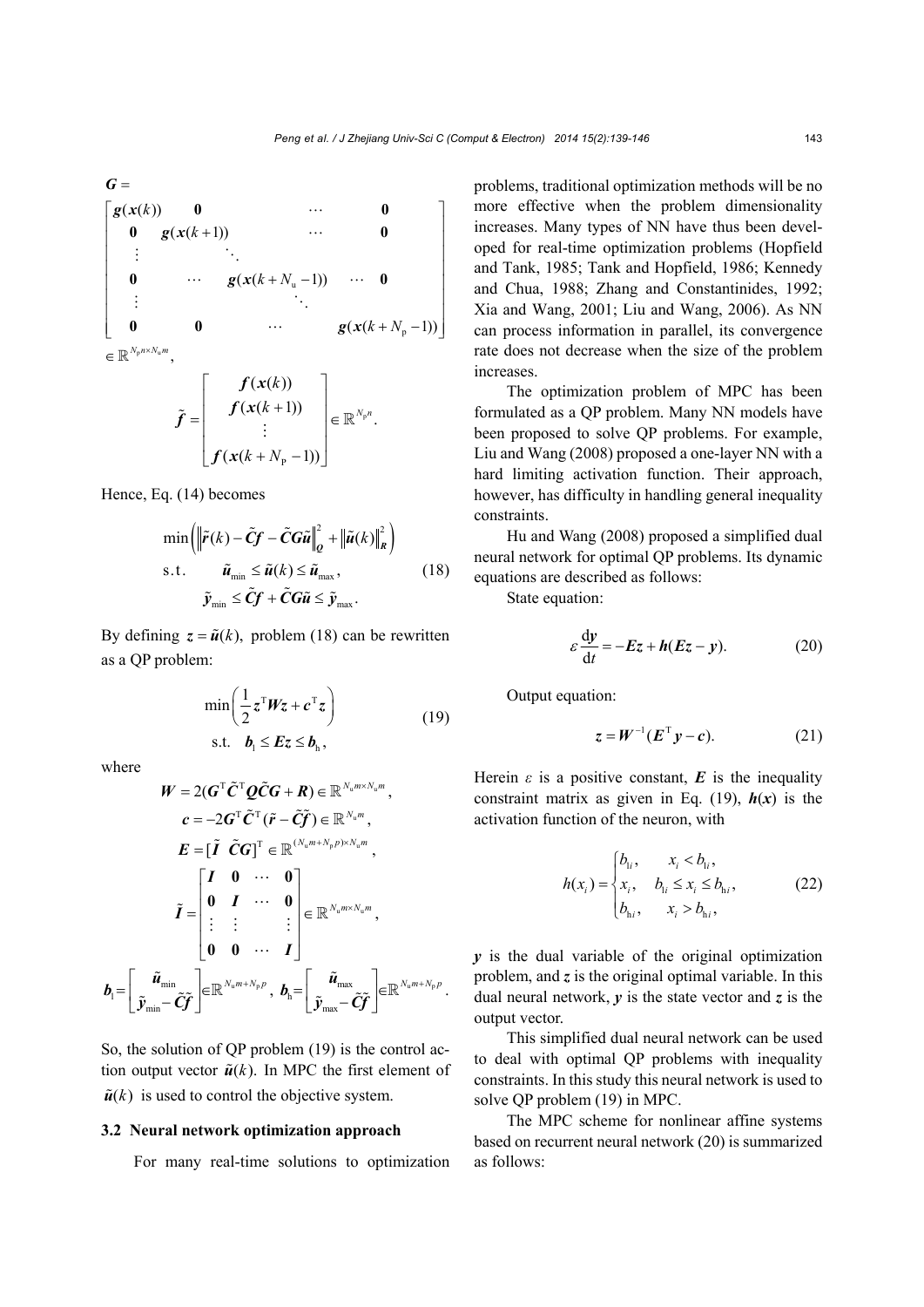1. Let *k*=1, and set MPC parameters prediction horizon  $N_p$ , control horizon  $N_u$ , sample period *τ*, weight matrices *Q* and *R*, and neural network parameter *ε*.

2. Calculate process values  $\vec{G}$ ,  $\tilde{C}$ ,  $\tilde{f}$ ,  $\vec{W}$ ,  $\vec{c}$ ,  $\vec{E}$ , and *b*.

3. Solve quadratic problem (19) using neural network (20) to obtain optimal control action  $\tilde{u}(k)$ .

4. Use the first element  $u(k)$  of  $\tilde{u}(k)$  to control the system.

5.  $k=k+1$ , and go to step 2.

Because of the inherent nature of parallel and distributed information processing in neural networks, the proposed MPC based on neurodynamic optimization has much higher optimization speed than the normal MPC. Moreover, a neural network can be implemented by hardware, with much higher running speed than on an electronic computer.

#### **4 Simulations**

Simulations were implemented using the proposed MPC method based neural network optimization. The model  $(7)$ – $(11)$  of the injection molding process was discretized as a discrete-time nonlinear affine system using a sampling period  $\tau$ =0.005 s and Euler approximation:

$$
f(k) = \begin{bmatrix} x_1(k) - \frac{\tau}{T_D} x_1(k) \\ x_2(k) + \tau x_3(k) \\ x_3(k) + \frac{\tau}{M} \left[ A_1 x_4(k) - A_2 x_5(k) - 2\pi \eta R^{1-n} \right. \\ \left. (I_0 + x_2(k)) \left( \frac{(s-1)x_3(k)}{K_r^{1-s}} \right)^n \right] \\ x_4(k) + \frac{\tau \beta_1}{\alpha_{10} + A_1 x_2(k)} (CVx_1(k) - A_1 x_3(k)) \\ x_5(k) + \frac{\tau \beta_2}{\alpha_{20} - A_2 x_2(k)} (A_2 x_2(k) - Q_p) \end{bmatrix},
$$
\n(23)

$$
\mathbf{g} = [K_{\rm v} / T_{\rm D}, 0, 0, 0, 0]^{\rm T}.
$$
 (24)

System output is  $x_3$ , which is the speed of the injection hydraulic actuating cylinder. *C*=[0, 0, 1, 0,

|                          | Table 2 Values of simulation parameters |
|--------------------------|-----------------------------------------|
| Symbol                   | Value                                   |
| A <sub>1</sub>           | 3342 mm <sup>2</sup>                    |
| A <sub>2</sub>           | $201$ mm <sup>2</sup>                   |
| $K_{r}$                  | 0.9                                     |
| $l_0$                    | $100 \text{ mm}$                        |
| M                        | $8.663 \mu g$                           |
| $\boldsymbol{R}$         | $2 \text{ mm}$                          |
| $\alpha_{10}$            | $17045$ mm <sup>3</sup>                 |
| $a_{20}$                 | $11678$ mm <sup>3</sup>                 |
| $\beta_1$                | 1120 MPa                                |
| $\beta_2$                | 1120 MPa                                |
| $\boldsymbol{n}$         | 0.822                                   |
| S                        | 1.216                                   |
| η                        | $4.6 \times 10^{-3}$ MPa·s              |
| $\mathcal{Q}_\mathrm{p}$ | $16.67$ mm <sup>3</sup> /s              |

0]. Parameters used in the simulations are given in Table 2.

The constraints were set as −500≤*u*≤500, 0≤*y*1≤ 500 mm/s. In the simulation, the initial states were  $[0, 0, 0, 0, 0]$ <sup>T</sup>, the prediction horizon and control horizon were  $N_p=20$  and  $N_u=5$ , respectively, the weighting matrices were  $Q=I$  and  $R=0.1I$ , and  $\varepsilon=10^4$ .

First, a step response with the proposed MPC method and PID method was tested and the results are shown in Fig. 2. PID parameters were adjusted using the Simulink tool in MATLAB.



**Fig. 2 Step response with the proposed method and PID**

Then a varying periodic response was tested with the proposed MPC method and PID method. The set outputs were 20, 40, and 30 mm/s. The output response and optimal input are shown in Figs. 3 and 4. Fig. 3 is the periodic response comparison of PID and MPC, and Fig. 4 shows the periodic response outputs and optimal control outputs of the proposed MPC.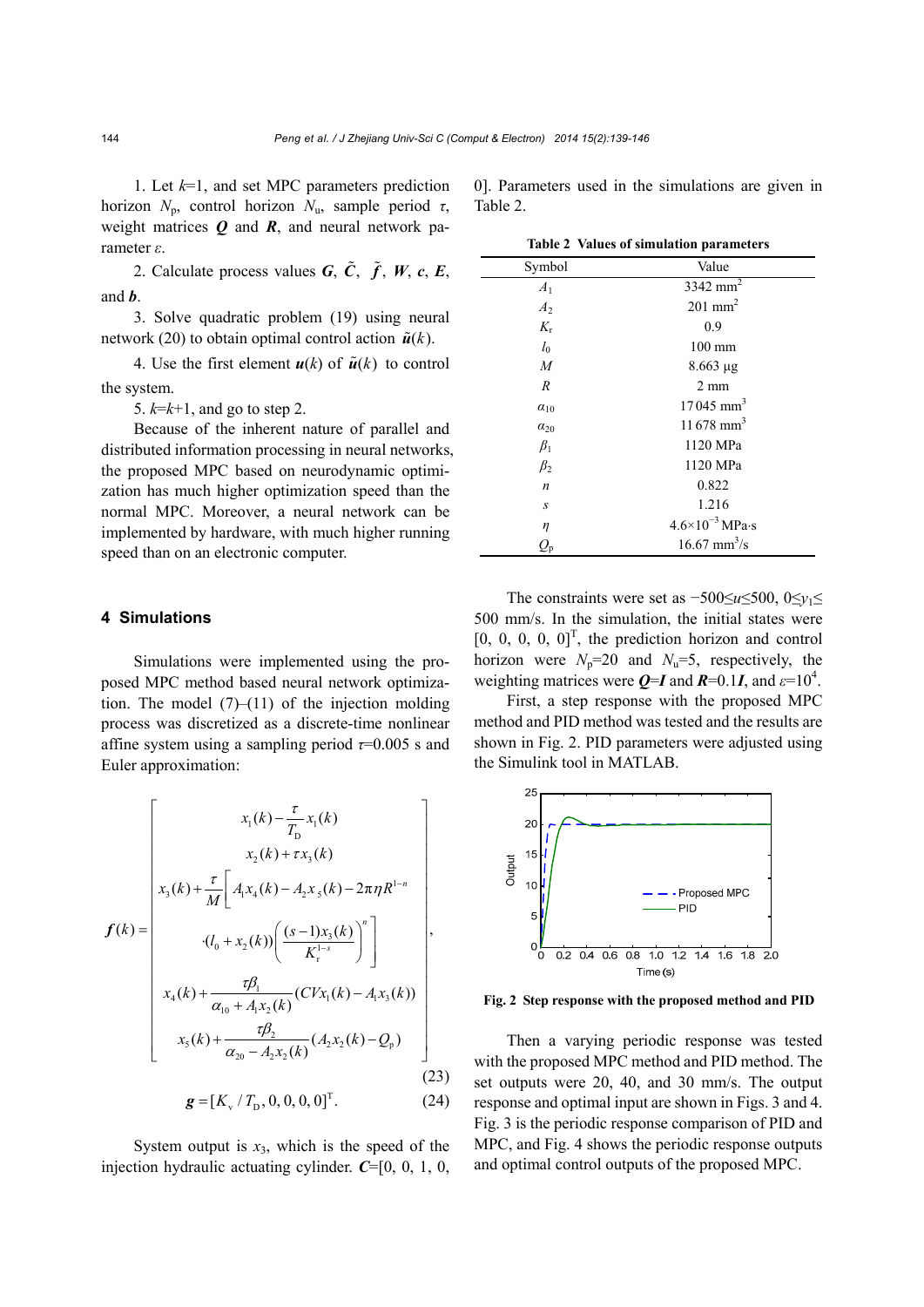

**Fig. 3 Periodic response comparison of PID and MPC**



**Fig. 4 Periodic response with the proposed MPC method** (a) Periodic response output; (b) Optimization control input

Fig. 2 shows that the proposed MPC method has a smaller response time and smaller overshoot than the PID method. Fig. 3 shows that the response speed of MPC is much higher than that of PID in terms of periodic response. Fig. 4 shows that the proposed MPC method follows the set points exactly. The simulation results show that the proposed MPC method based on the neural network results in a more desirable performance.

#### **5 Conclusions**

In this paper we propose a servo motor driven constant pump hydraulic system for the injection molding machine. The model of the injection molding process based on the proposed hydraulic system was described. An MPC based on neurodynamic optimization was used to control this injection molding process. Simulation results showed that the proposed MPC method based on neurodynamic optimization

has achieved a satisfactory performance. Using the neurodynamic optimization method as an online optimizer of MPC improves the optimization speed of MPC. The proposed MPC based on the neurodynamic optimization method can be used in some quick response process fields.

#### **References**

- Akesson, B.M., Toivonen, H.T., 2006. A neural network model predictive controller. *J. Process Contr.*, **16**(9):937- 946. [doi:10.1016/j.jprocont.2006.06.001]
- Draeger, A., Engell, S., Ranke, H., 1995. Model predictive control using neural networks. *IEEE Contr. Syst.*, **15**(5): 61-66. [doi:10.1109/37.466261]
- Dubay, R., 2002. Self-optimizing MPC of melt temperature in injection moulding. *ISA Trans*., **41**(1):81-94. [doi:10. 1016/S0019-0578(07)60204-3]
- Gao, F., Patterson, W.I., Kamal, M.R., 1996. Cavity pressure dynamics and self-tuning control for filling and packing phases of thermoplastics injection molding. *Polym. Eng. Sci.*, **36**(9):1272-1285. [doi:10.1002/pen.10521]
- Gao, F.R., Yang, Y., Shao, C., 2001. Robust iterative learning control with applications to injection molding process. *Chem. Eng. Sci.*, **56**(24):7025-7034. [doi:10.1016/S0009- 2509(01)00339-6]
- Hopfield, J.J., Tank, D.W., 1985. "Neural" computation of decisions in optimization problems. *Biol. Cybern.*, **52**(3): 141-152. [doi:10.1007/BF00339943]
- Hu, X.L., Wang, J., 2008. An improved dual neural network for solving a class of quadratic programming problems and its k-winners-take-all application. *IEEE Tran. Neur. Networks*, **19**(12):2022-2031. [doi:10.1109/TNN.2008. 2003287]
- Huang, S.N., Tan, K.K., Lee, T.H., 1999a. Predictive control of ram velocity in injection molding. *Polym. Plast. Technol. Eng.*, **38**(2):285-303. [doi:10.1080/0360255990 9351578]
- Huang, S.N., Tan, K.K., Lee, T.H., 1999b. Adaptive GPC control of melt temperature in injection moulding. *ISA Trans*., **38**(4):361-373. [doi:10.1016/S0019-0578(99)000 29-4]
- Huang, S.N., Tan, K.K, Lee, T.H., 2004. Neural-networkbased predictive learning control of ram velocity in injection molding. *IEEE Trans. Syst. Man Cybern. C*, **34**(3): 363-368. [doi:10.1109/TSMCC.2004.829304]
- Kennedy, M.P., Chua, L.O., 1988. Neural networks for nonlinear programming. *IEEE Trans. Circ. Syst.*, **35**(5): 554-562. [doi:10.1109/31.1783]
- Liao, J.H., Tsai, C.C., Chang, H.C., 1996. Adaptive generalized predictive PI control of injection molding processes. Proc. 4th Int. Conf. on Automation Technology, p.711- 718.
- Liu, Q.S., Wang, J., 2008. A one-layer recurrent neural network with a discontinuous hard-limiting activation function for quadratic programming. *IEEE Trans. Neur.*